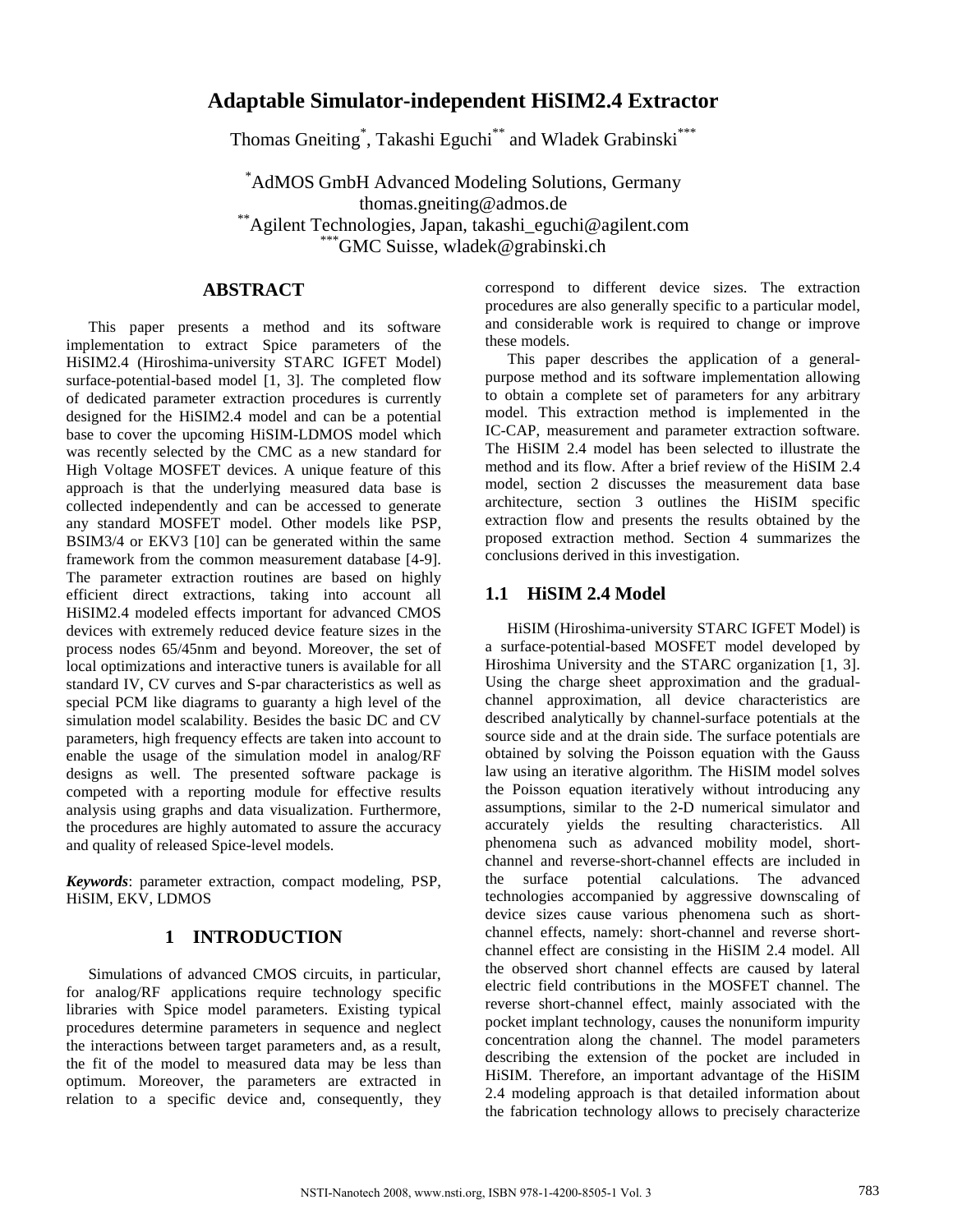device variations. Moreover, the short-channel and reverse short-channel effects are integrated as the threshold voltage shift together with polydepletion and narrow width effects. The HiSIM model also preserves technology independent mobility universality conditions with the low field mobility described by three independent mechanisms of coulomb, phonon, and surface roughness scattering.

## **1.2 HiSIM LDMOS Extension**

The HiSIM-LDMOS model preserves all the features of the bulk-MOSFET HiSIM model with extensions specific to the modeling of the drift region [2, 11]. The potential distribution along the LDMOS extension region is described by solving the Poisson equation iteratively, including the resistance effect of the drift region. LDMOS self-heating effect simulations are possible by applying an internal thermal network.

## **2 DATABASE ARCHITECTURE**

A unified environment was developed to enable the generation of several MOS model types based on a common data base of measured data. The basic idea of this concept is described in [9].

#### **2.1 Advanced data representation**

To enable an effective parameter extraction it is critical to prepare the measured device data in such a way that a certain effect, e.g. an effect related to channel length or a temperature effect, can be clearly identified in the data set. However, typically the classical MOS related curves (e.g. id vs. vg or id vs. vd) are measured from a huge amount of devices. Therefore, it is necessary to generate the above mentioned data sets with special data base operations [4-9]. An example of such curves can be seen in the Fig. 1 and 2.



Figure 1: The id vs. vg plots at different temperatures



Figure 2: On current  $I_{on}$  at different gate lengths

#### **2.2 Data Flow**

The following sketch in Figure 3 shows the principal data base operations which are necessary to generate the id vs. vg diagram at different temperatures, given in Figure 1. First, we have a collection of id-vg and id-vd curves for different devices at different temperatures. This is the set of raw data typically measured in the lab. We put all this data into a database and can now derive subsets of the data with a reduced amount of operating conditions (vg, vd, etc.) over a range of temperatures and devices geometries.



Figure 3: Data base operation to derive an id vs. vg diagram at different temperatures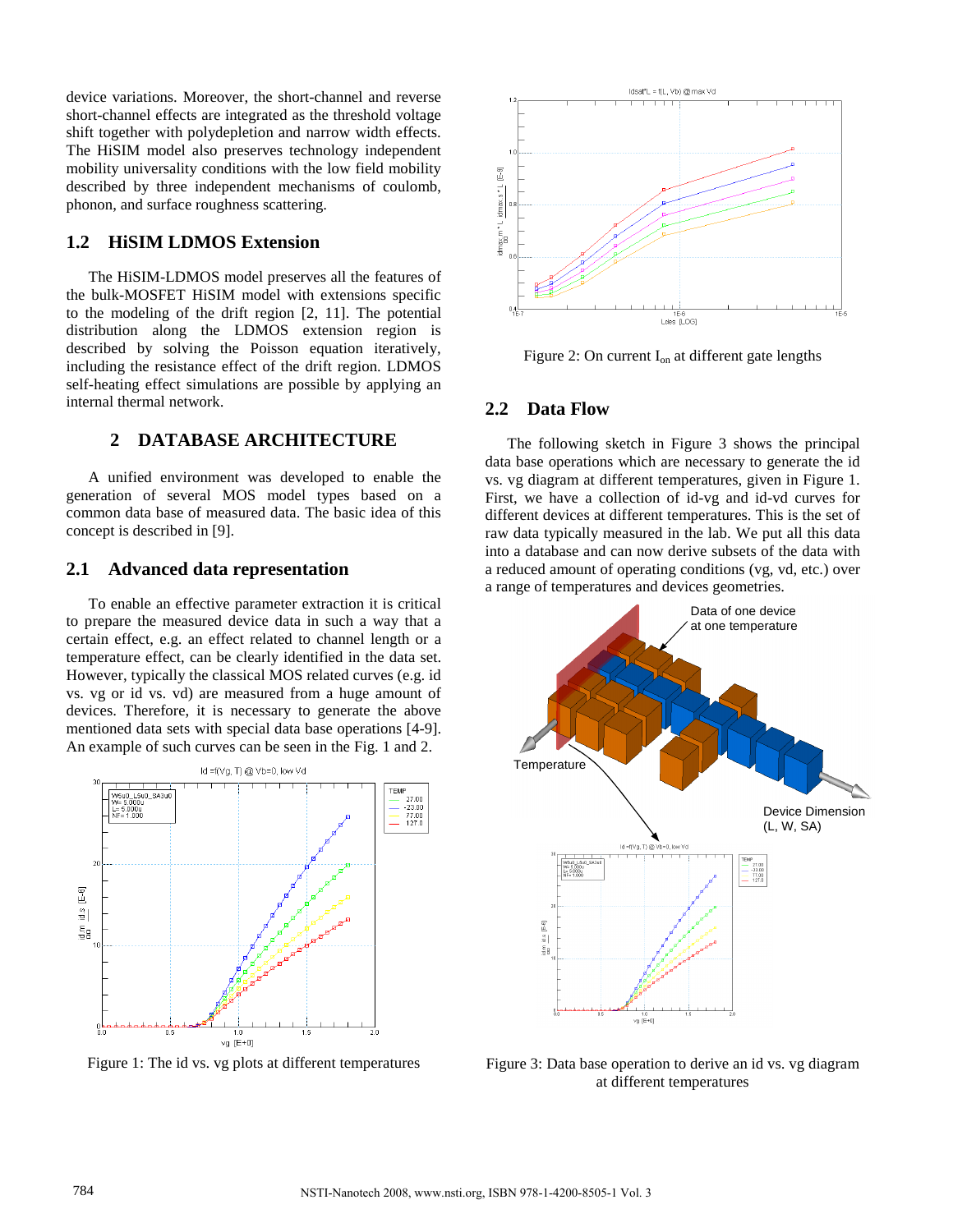### **3 HISIM 2.4 SPECIFIC EXTRACTIONS**

### **3.1 Requirements for Parameter Extractions**

The complexity of state of the art CMOS processes requires a very dedicated strategy in extracting model parameters. Due to the large diversity of process flavors e.g. having low threshold voltage (Vth), high Vth and native Vth devices, the amount of simulation models to cover those flavors is steadily increasing. Therefore, the requirements for an effective model parameter extraction program are the following:

- Extractions should be adoptable to different process generations from a minimum feature size of 0.18um down to 32nm
- Extraction functions for certain parameters should be intelligent in such a way that they can identify reasonable regions from given curves (like id vs. vg at low vd) to extract the desired parameters
- The complete extraction procedure should be repeatable and should not depend on the operator.
- Finally, it should be possible to automate the extraction process to enhance productivity in the modeling groups.

We will discuss these requirements in the following sub chapters and show how we solved those issues.

## **3.2 Special Emphasis on Scalability and Analog Behavior**

It is desirable for selected applications (digital, analog/mixed-mode, RF and high voltage) to apply only one set of model parameters for each of the currently used transistors (i.e. the n- and p-channel MOS devices) because circuit simulations can then be performed by only specifying the type and dimensions of the transistors.

The MOS model extraction procedures include steps of the DC and AC parameterization to extract the final model. Model extraction flow is divided into geometrical (in the entire range of L's and W's) and bias regions (sub-threshold, linear and saturation) for different device types applying recommended DC/AC sweeps. The sweeps could be application-specific for CMOS processes targeting digital applications only (i.e. drain current, intrinsic capacitances, leakage); analog/mixed-mode technologies (transconductances and output conductances Gm/Gds, higher order derivatives, etc.); RF (maximum operating frequencies, noise performance, etc.); and high voltage (Ids/Vdsmax, Ids/Vgsmax at operation bias conditions).

Finally, both DC and AC characteristics of the extracted model for the available W/L geometry range is used to extract and verify device temperature scaling at least at three different temperatures (e.g., -40°C, 27°C and 125°C for automotive applications) and subsequently repeated for the linear and saturation operation regions.



Figure 4: Example of Vth(L) scaling

Extraction of the extrinsic model parameters (i.e. junction and overlap capacitances) or specific RF model extensions are an integral part of the extractor and are available as dedicated modules.

## **3.3 Direct Extractions, Optimization and Tuner Routines**

As the HiSIM device characteristics are strongly dependent on basic device parameter values (i.e. gate dielectric parameters, coefficient of gate length and width modification) it is recommended to start with initial parameter values (not changing during extraction procedure) according to the reference documentation [1, 3].



Figure 5: The gm curves used for mobility modeling

Basically, the most important extraction of the HiSIM surface potential-based model are its intrinsic device parameters such as gate oxide thickness (TOX) as well as channel and substrate doping concentrations (NSUBC,